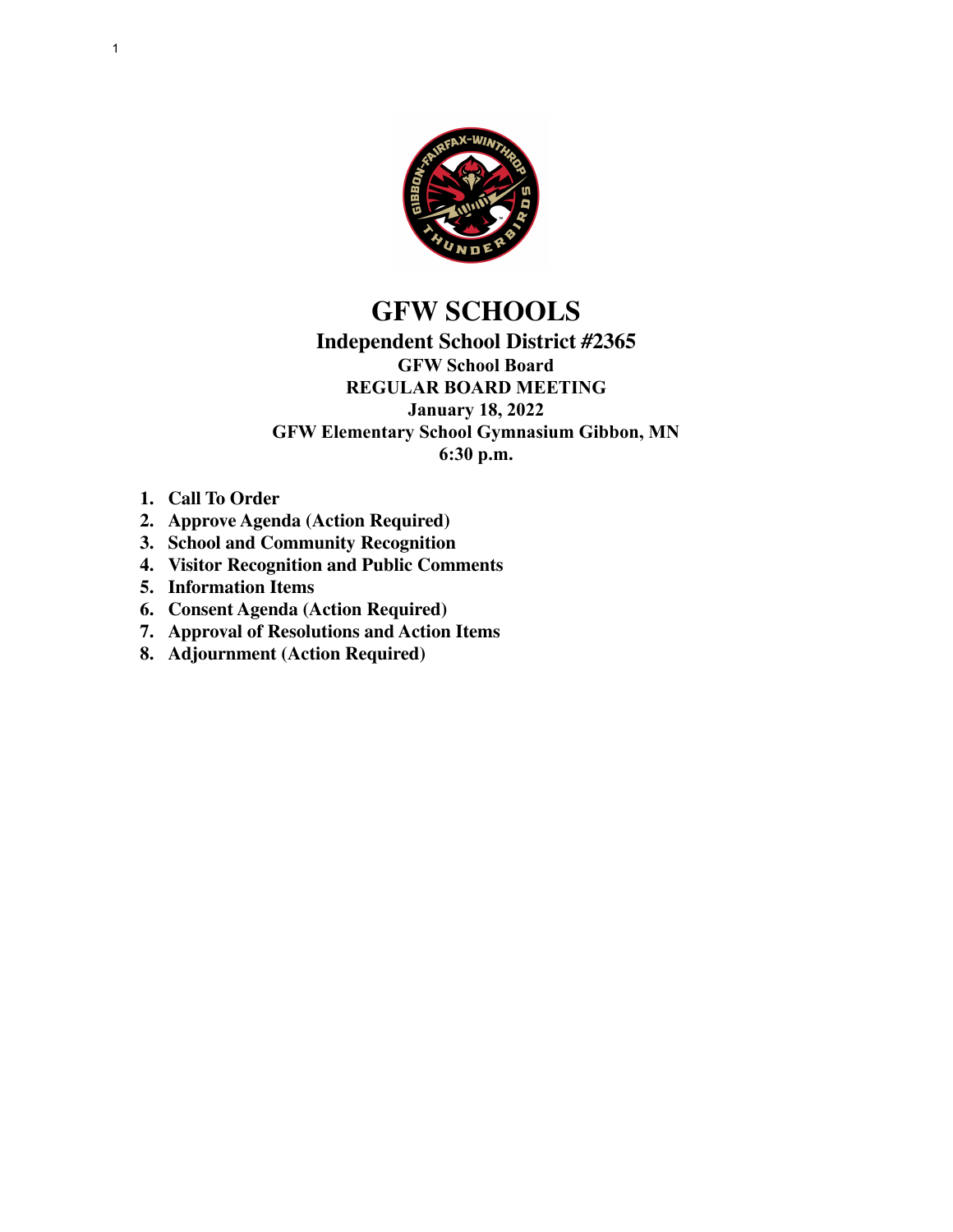

# **GFW SCHOOLS**

## **Independent School District #2365**

**GFW School Board**

#### **REGULAR BOARD MEETING January 18, 2022**

## **GFW Elementary School Gymnasium Gibbon, MN**

**6:30 p.m.**

- **1. Call To Order**
- **2. Approve Agenda (Action Required)**
- **3. Visitor Recognition and Public Comments**

## **4. Information Items**

- a. Superintendent Report
	- i. "Your Strategic Plan in Action Tour" Update
	- ii. GFW Signage Update and Language Discussion
	- iii. OSHA COVID-19 Emergency Temporary Standard Updates
- b. MS/HS and Elementary School Principal Reports
- c. Dashir Report
- d. School Board Representative
- e. Board Reports
	- **MSHSL**
	- ii. River Bend District
	- iii. Community Education
	- iv. Early Childhood Family Education
	- v. MSBA Legislative Liaison
	- vi. Sibley County Children's Collaborative
	- vii. Thunderbird Foundation
	- viii. Certified Staff Negotiations
	- ix. Classified and Bus Drivers Negotiations
	- x. Administrative Negotiations
	- xi. Q-Comp
	- xii. Activity Committee
	- xiii. Facilities Committee
	- xiv. Finance Committee
	- xv. Personnel Committee
	- xvi. Board Development Committee